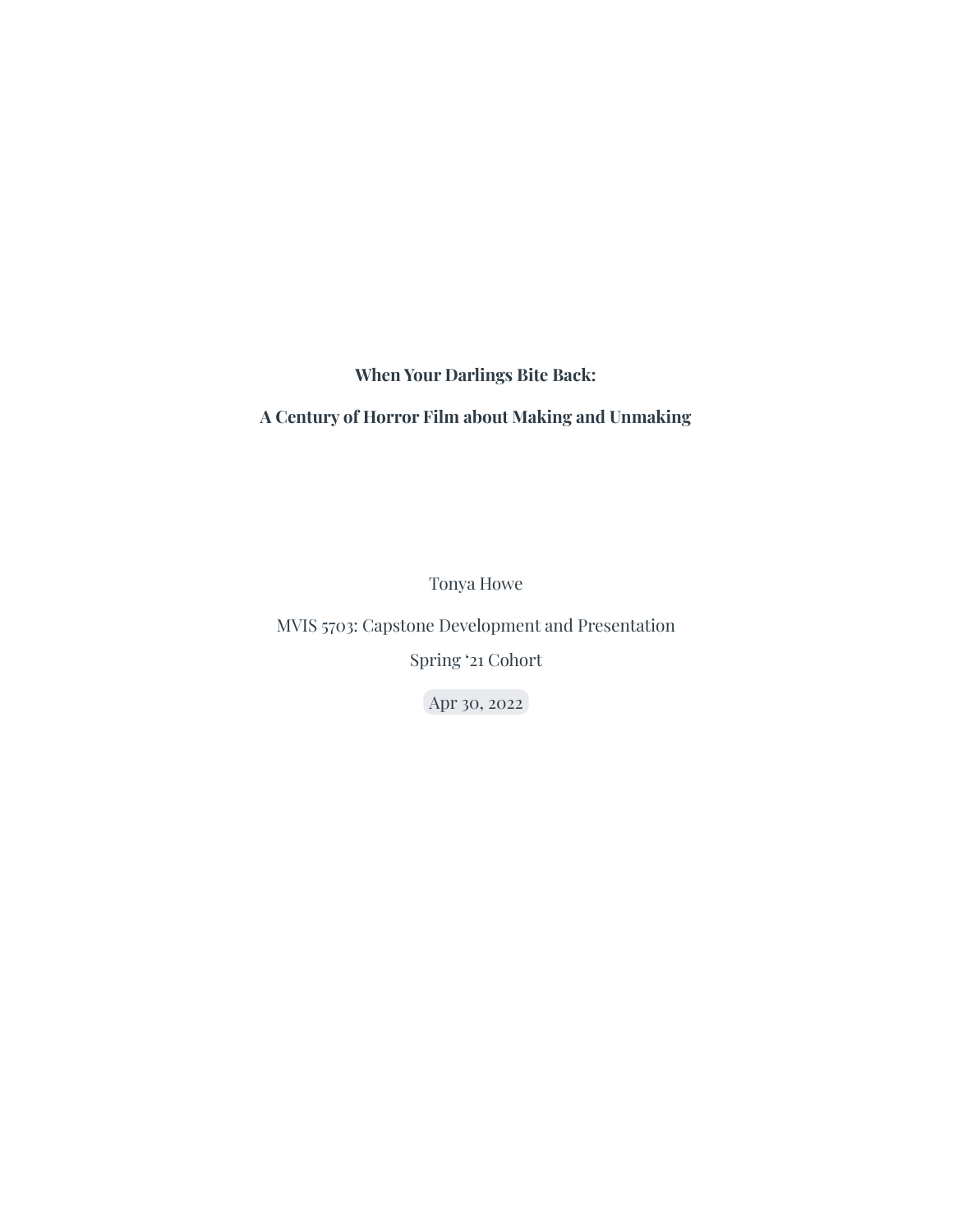#### **When Your Darlings Bite Back: A Century of Horror Film about Making and Unmaking**

"Kill your darlings, kill your darlings, even when it breaks your egocentric little scribbler's heart, kill your darlings."

― Stephen King, *On Writing: A Memoir of the Craft*

#### **Summary:**

This project visualizes the shape of horror film, particularly horror about art subjects, as described in IMDb from 1900-2020. It takes the form of an **interactive network visualization,** as well as **three 2D visualizations** imagined as vinyl wraps in arthouse cinemas. Horror film is deeply influenced by the work of the camera and the act and power dynamics of looking  $\cdot$ ; it is also a genre that is frequently marginalized as unwholesome, pressing the limits of what can/should be seen (Ochoa, 2011). Carol Clover (1992) writes that "Horror privileges the eyes…because it is *about* eyes…watching horror" (p. 167). I extend this observation to its logical conclusion: horror is also, then, about the act of making, creating aesthetic objects or experiences, often through the rubric of unmaking. Does horror about making have a privileged place in the genre? What might this tell us about the way horror film "thinks" of itself? Where are these films produced? How does the sub-genre shift over time? The visualizations each showcase aspects of this subset of horror film, concluding with an invitation to the audience.

# **Rationale:**

When I was growing up, a tomboy amongst boys, I was early introduced to the glory of *Monty Python and the Holy Grail*. To this day, I know almost all the lines, and have no shame when it comes to reciting them, loudly, at any given point in time. The scenes that stuck with me? The Black Knight and the Killer Bunny scenes. Why? They were both *gory* and *aware of their fakery.* It's like when you see the boom mic come down in the corner of the screen and just…hover there. You become aware that this is a film, and once you notice that, every aspect becomes self-aware. I think that horror is, overall, an exercise in camp–to varying extents. One of the most unique features of the genre is the way it is watched in part in order to stimulate laughter on the part of the audience (Wood, 1979; or the feeling of being "grossed out," as Linda Williams notes). Therefore, the self-awareness of the genre is important; as Clover goes on to say, "A strong prima facie case could be made for horror's being…the most self-reflexive of cinematic

<sup>1</sup> See Laura Mulvey's originary statement on the role of looking in film, "Visual Pleasure and Narrative Cinema" (1975), and especially Chapter 4 of Carol Clover's *Men, Women, and Chainsaws* (1992) which addresses the act of looking in horror. For a discussion of the impact of film on the body of the spectator, see Linda Williams' extraordinary essay, "Film Bodies: Gender, Genre, and Excess" (1991).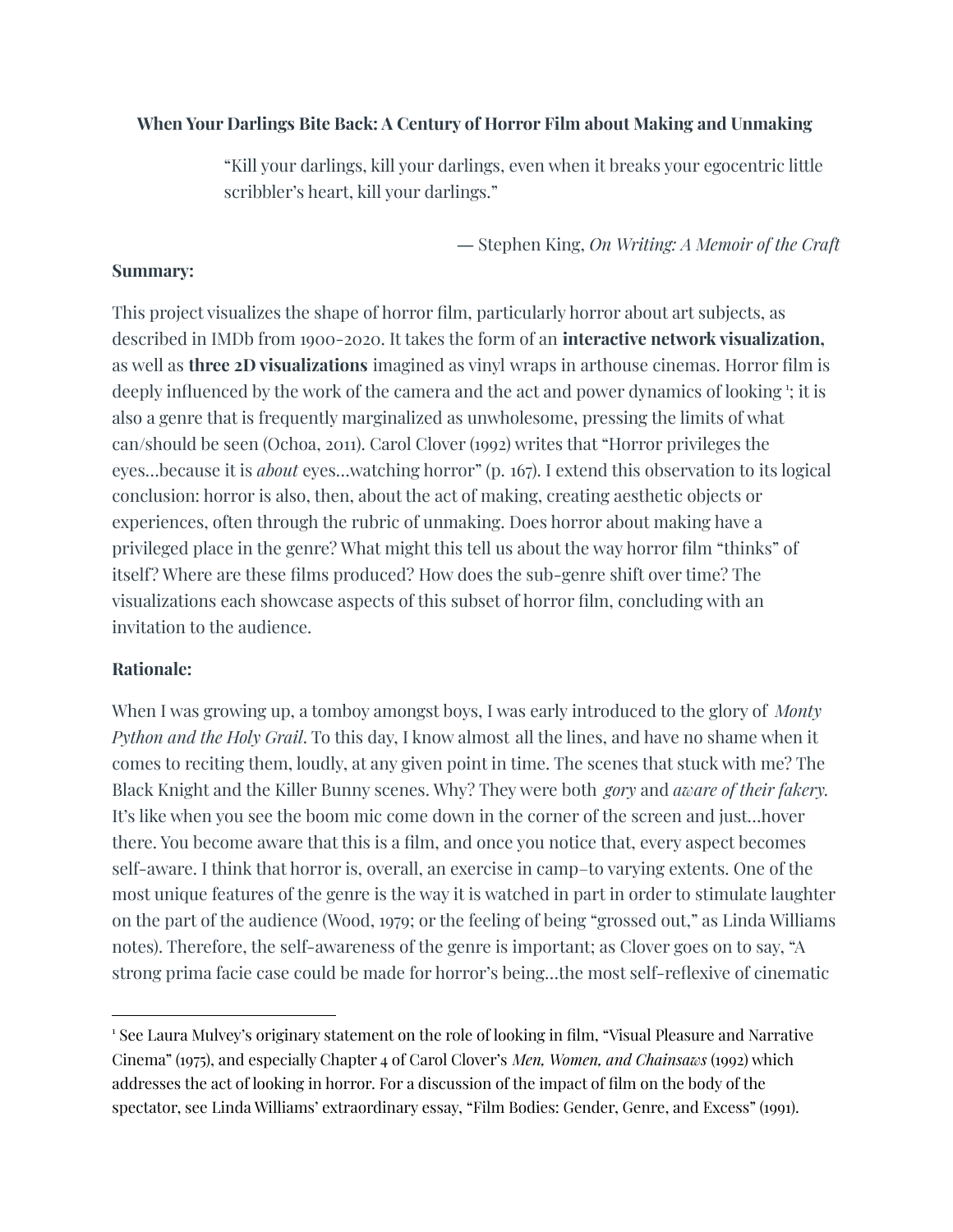genres" (p. 168). Does data support this? Ultimately, I plan to write a book aimed at a broad audience about the subject, and this is a first foray.

# **Data Preparation:**

This project uses datasets downloaded as-is from IMDb, as well as text scraped from IMDb. The daily data packages directly available contain quite a bit of information; however, they do not contain summaries, synopses, or country of origin. To collect this textual data, I developed a Python script to scrape the IMDb records by unique identifier. Because I needed to gather comparative data to test my hypothesis about horror as a genre, I gathered this textual data from a variety of other genres, as well–specifically, drama, comedy, thriller, mystery, fantasy, sci-fi, action, crime, animation, and romance. I chose only these genres, because they represent a good cross-section of films in IMDb. This resulted in a dataset of 330,086 rows. To simplify matters, I used only feature-length films, though I have another dataset including shorts.

IMDb genre data by direct download is composed of an array with up to three different associated genres; so too with scraped country of origin data. This meant I needed to aggregate each unique identifier with all relevant combinations. I did this in both R and Tableau Prep. 2

The keyword tokens took time to develop, and I recreated this list several times. It is still not perfect–and it will never be. I created a script that would look through all the scraped textual data, remove punctuation, tokenize, and associate each film with one or more keyword groups. I used both Python and Tableau Prep to generate this list of keywords, after identifying initial directions:

- 1.) Art or artist ('art', 'artist', 'artists', 'artista', 'artistthe', 'artes')
- 2.) Create ('create', 'created', 'creates', 'creating', 'creation', 'creations', 'recreate', 'creator')
- 3.) Photography ('camera', 'camerawielding', 'photo', 'photograph', 'photographer', 'photographers', 'photographs', 'photography')
- 4.) Recording or filmmaking ('filmmaker', 'filmmakers', 'videotape', 'recording', 'recordings', 'videotaped', 'videotapes', 'videotapethe')
- 5.) Painting ('graffiti', 'graffitistyle', 'killerpaint', 'lifeportrait', 'paint', 'paintbrush', 'painted', 'painter', 'painters', 'painting', 'paintings', 'portrait', 'portraits', 'selfportrait', 'wetpaint')

<sup>2</sup> One rabbit hole I went down included connecting countries of origin to World Bank data like GDP. I did not end up using the GDP data, as film industry size, which was generated by counting the number of total films produced by country, was more relevant for the project. But this did reveal problems in the IMDb country of origin data, particularly in terms of current and past country names.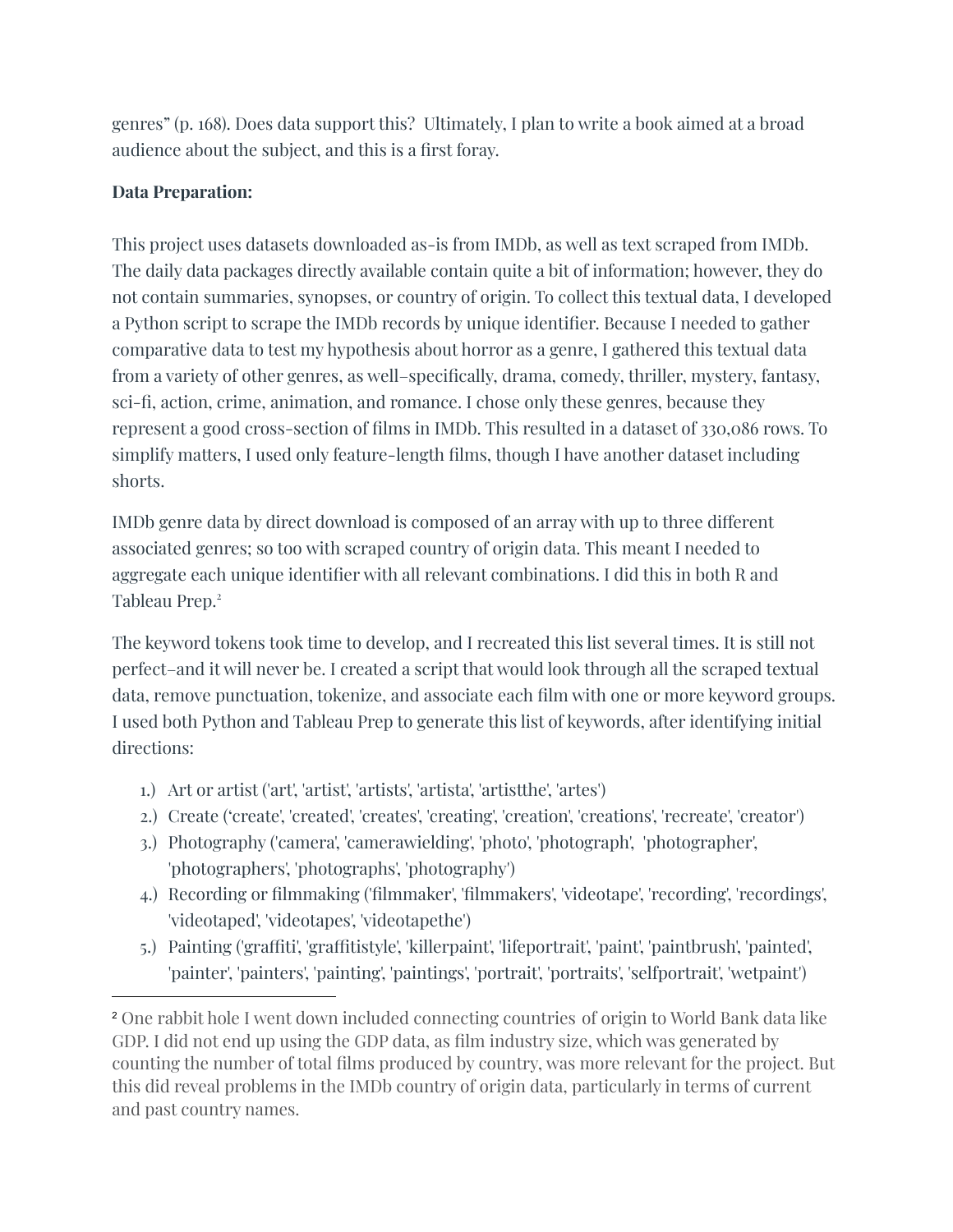- 6.) Sculpture or the plastic arts ('miniature', 'sculpt', 'sculpted', 'sculpter', 'sculptor', 'sculptors', 'sculptress', 'sculpture', 'sculptures', 'sculpturesmeanwhile', 'statue', 'statues', 'statuette', 'taxidermist', 'taxidermy')
- 7.) Dance ('dance', 'dancer','dancers', 'dances',)
- 8.) Museum, gallery, or exhibition ( 'museum', 'museuma', 'museumafter', 'museumand', 'museumas', 'museums', 'museumthe', 'museumwith', 'stationmuseum', 'waxmuseum')
- 9.) Theater or acting ('acting', 'actor', 'actors', 'playacting', 'theater', 'theaterat', 'theaters', 'theatre', 'theatregoers', 'theatres', 'theatrically')
- 10.)Writing ('author', 'writer', 'Writing', 'writing')

I populated the node list for the network diagram with all existing data as well as generated fields for decade and node type descriptor. The node list contains 4154 rows and 10 columns. The edge list, containing 18,870 rows, connects genre, country, and token to each film to create a directed graph.

# **Data Analysis and Interpretation:**

I was surprised by how many horror films are actually about art in some way. However, this finding was not discovered without some trauma. About three weeks from the due date, I realized I had made a human error in my data analysis while looking just at genre distribution and themes of making–what I thought was 10% was actually 1%. I went back to the data and thought about other ways to show the relations of things. I calculated percentages of all horror films (films with 'horror' in the three-genre array) with *any* subjects of making, by year and decade as well as overall, and then percentages of all not-horror films (films without 'horror' in the three-genre array), in the same way. I used only films whose textual record contained 2 or more references to keyword, to indicate a substantial focus, as earlier efforts resulted in too high a number of films referring to a painting or a statue in a very offhand way.

This proved illuminating. While the raw numbers are quite small, proportionally, there is a vivid difference between horror film about art subjects and not-horror about art subjects. From there, I was able to identify years and decades with high points, proportionally. This became the basis for the several of the 2D visualizations. In 1953, 55% of horror produced was about art. Non-horror films presented only 9% on art subjects in the same year. Overall, the percentage of horror films about art to non-horror films about art is 60/40. While I ended up not exploring genre fully in this prototype, my analysis did reveal relevant patterns–in the 1950s, for instance, when sci-fi and movie musicals seemed to be everywhere, the keyword groups "create" and "dance" were the highest in proportion to all horror films about art subjects. After the 1980s, the disparity between horror films about art subjects and not-horror films about art subjects notably decreased–perhaps due to the vast increase in film production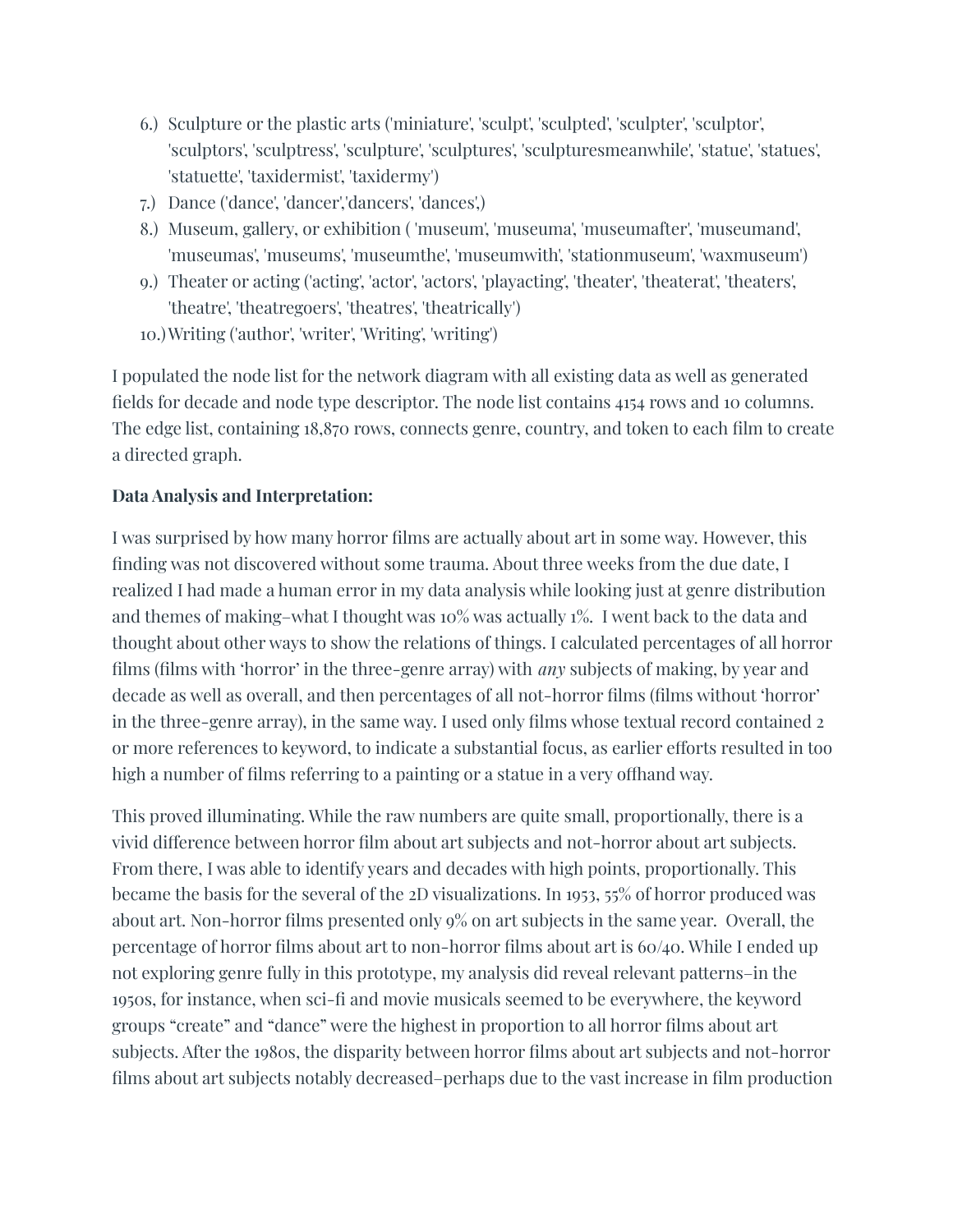overall, but perhaps also due to less experimentation in feature films (a factor related to commercial viability).

I wanted to explore the relationship between horror film making and specific countries, which is the subject of the second 2D visualization. This revealed that even amongst countries with the tiniest of film industries, horror films are produced, and even horror films about subjects of making. I did some initial analysis of when horror films appeared in each country's timeline by decade, and only one such visualization (Ireland) made its way into the final prototype. I included an arc diagram to show creativity tokens associated with horror films produced in each country.

The third 2D visualization highlights films that are highly correlated to themes of making by decade, stacked in a stream area graph and divided out. I highlighted a handful of films and noted where they fell in the timeline, including a brief storyline for each. At this point it became clear that the language of the summaries and synopses was notably biased. IMDb, like Wikipedia, is user-generated; we know that Wikipedia editors are predominantly male, white, and middle-aged 3 , and it makes sense that this trend would be similar for IMDb contributors. Therefore, the films that are summarized or include a synopsis will include descriptions that are colored by the demographics of the authors–this is particularly notable in the treatment of gender, where women are typically referred to as girls, the subject of sexual assault is treated cavalierly, and so on. When I pulled out the specific films for focus, I edited the summary text both for length and for content, responding to the gender bias visible in many of the existing summaries. I also included a QR code here to the network diagram, with an invitation to the reader-as-fan to contribute their own summaries to IMDb.

The network diagram is geared toward the fan who enjoys discovering new films and unexpected connections. I enabled the user to search or browse by title, keyword, country of origin, and genre. The nodes are color-coded, as well. Each node, when clicked, reveals an information pane that carries more details, like all the countries and genres associated with that film, film summary, date, decade, and so on, as well as a list of all the connected nodes, themselves clickable. I used [Gephi](https://gephi.org/) and [Sigma](https://www.sigmajs.org/) JS, a plug-in for Gephi that enables the graphs to be hosted live via GitHub. Formatting was done by hand in HTML and CSS.

# **Audience:**

Horror has long been both among the most popular of genres and the most derided of genres (Wood, 1979). My audience therefore is twofold: 1.) genre fans, and 2.) resistant film scholars. I want these audiences each to take something away–validation, and a sense of significance that often comes with history. The network visualization will allow genre fans to find new films,

<sup>3</sup> See Mandiberg, Meyer, and "Gender bias in Wikipedia."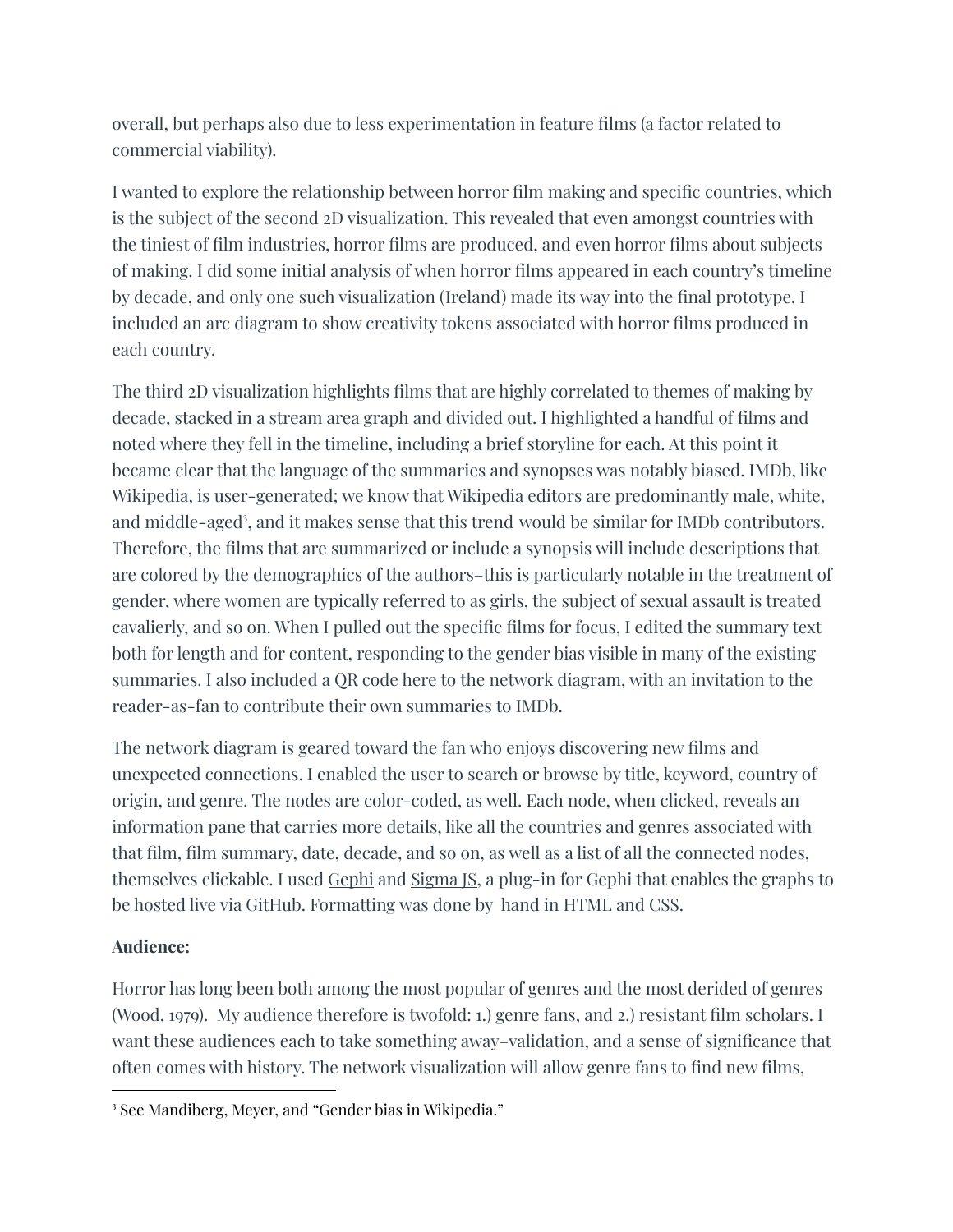perhaps from other countries and eras. The 2D visualizations help film scholars see that these films have a history. I sought to speak to these different audiences with the overall aesthetic, which tries to walk a line between grotesque and refined. I envision the final prototype existing as vinyl wraps in Landmark E Street Cinema in Washington, DC. These venues tend to attract visitors who identify both as fans and as "serious film" aficionados.

#### **Design:**

The design elements of my [prototype](https://app.milanote.com/1Nkv6D1IYbWK0e?p=bIG8FD9C1dJ) use muted reds, moody blues or greens, milky off-whites, and not-quite-blacks, a palette drawn from 17th century Dutch still life paintings. I wanted to use colors typically associated with horror in unexpected, more refined ways. The thematic connections between Dutch still lives and horror about unmaking are I think well-suited to this topic, describing as they do the workings of death amidst life and creativity in a very aesthetic manner which is highly contrived, self-aware, and conventional. I've chosen the Bely display typeface for headers, and TT Norms Ultra Light for general text. Bely has something gothic about it, and it contrasts well with the thin and elegant but also slightly off-putting TT Norms.

# **Application and User Experience:**

The three static data visualizations went through numerous iterations, tending toward simplicity. I created coxcomb charts of genres and tokens by decade; radials by country and token and decade; I created dot plots and lollipop charts and interactive maps. I ultimately discarded these because they did not work with the overarching thematic goal, which was primarily to validate this subgenre and make an initial foray into describing its history. I focused on a minimum number of shapes in my final static pieces to create a cohesive aesthetic. I got feedback from cohort members and friends knowledgeable about horror film both to assess iterations of the visual design and the content. This feedback was especially helpful in identifying films to pull out, and in refining the streamgraphs for readability, especially in developing the "read me" callouts. Because the final proposed venue is the long wall space in Landmark E Street Cinemas, I reversed the timeline reading orientation throughout each piece to correspond to how visitors physically encounter the space, walking from right to left.

I worked between Python, R, Tableau, Tableau Prep, and Illustrator, and I also used Flourish, RawGraphs.io, and other online visualization tools. The network analysis uses Gephi, an open-source platform. This is one of the most frequently-used network visualization softwares out there; there is a learning curve, but once the basic structure of a network is understood, the platform is pretty intuitive and very customizable. The learning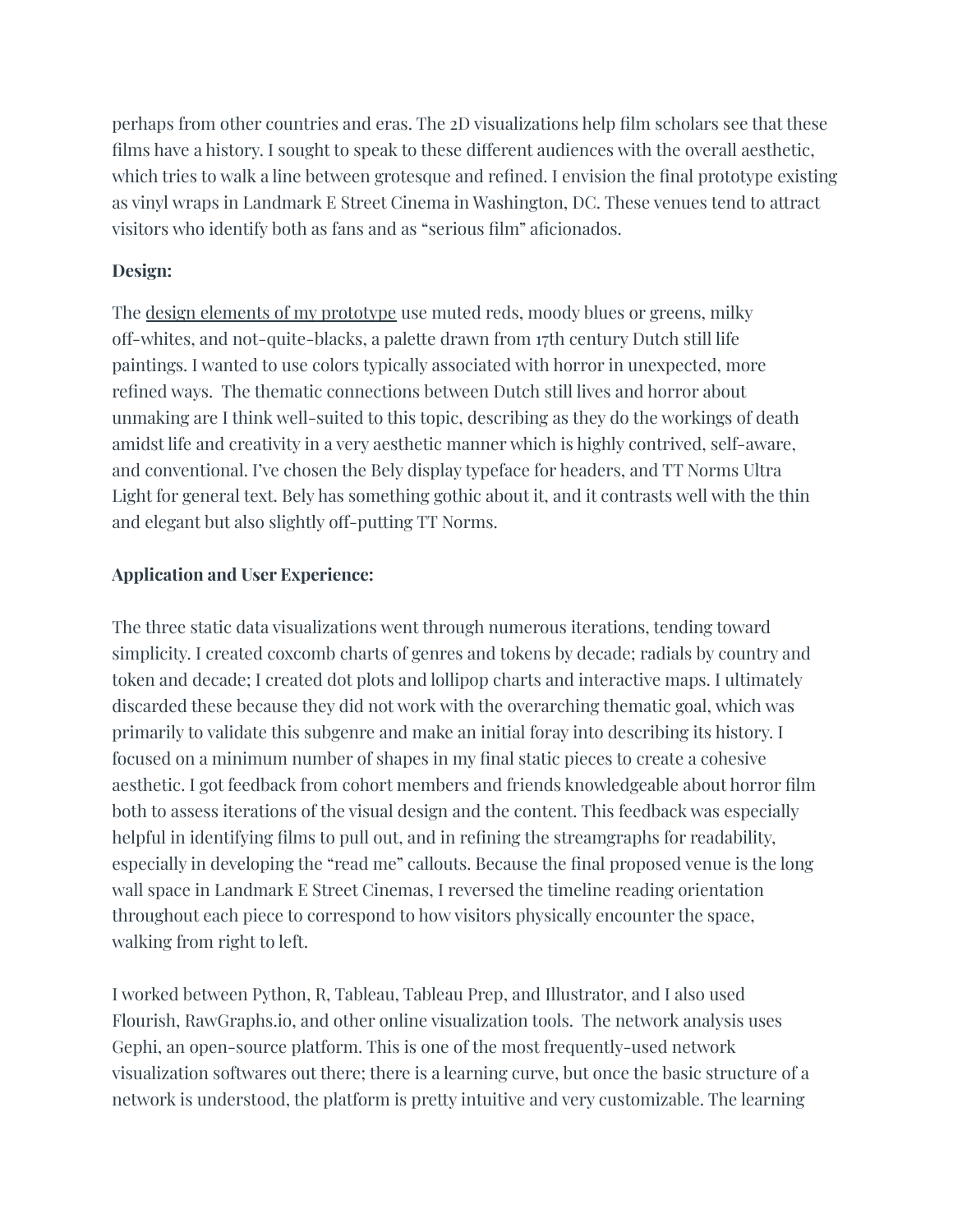curve for all of these platforms, to be honest, was pretty high–if I had to do this over, I would probably just use Tableau to create an interactive, as I ended up drafting many of the vizzes in Tableau and then saving them as PDF to import into Illustrator (which I *also* do not know well).

In terms of design, I initially wanted to use more overt references to 17th century Dutch still life painting, but I ended up refining this into more of a gesture that I hope is still evident to those who are familiar with such paintings.

# **Future Directions:**

This prototype resulted in a mass of data, of which I used only a part. Ideally, this data will inform a book project. Some future avenues for development include using natural language processing to identify keywords, and taking a close look at how arts and artists are depicted. This last will entail a self-generated dataset that looks at key tropes in horror films about making (like blood as paint, bodies as scuplture, and so on) and assesses the role of the artist, the sex of the artist, the sex of the killer, and the significance of the topic to the film as a whole. I have begun work on this dataset, and it was my initial hope that this could be incorporated into this prototype, but alas, time was against me. In the short term, I will develop a Tableau version of the prototype for public display.